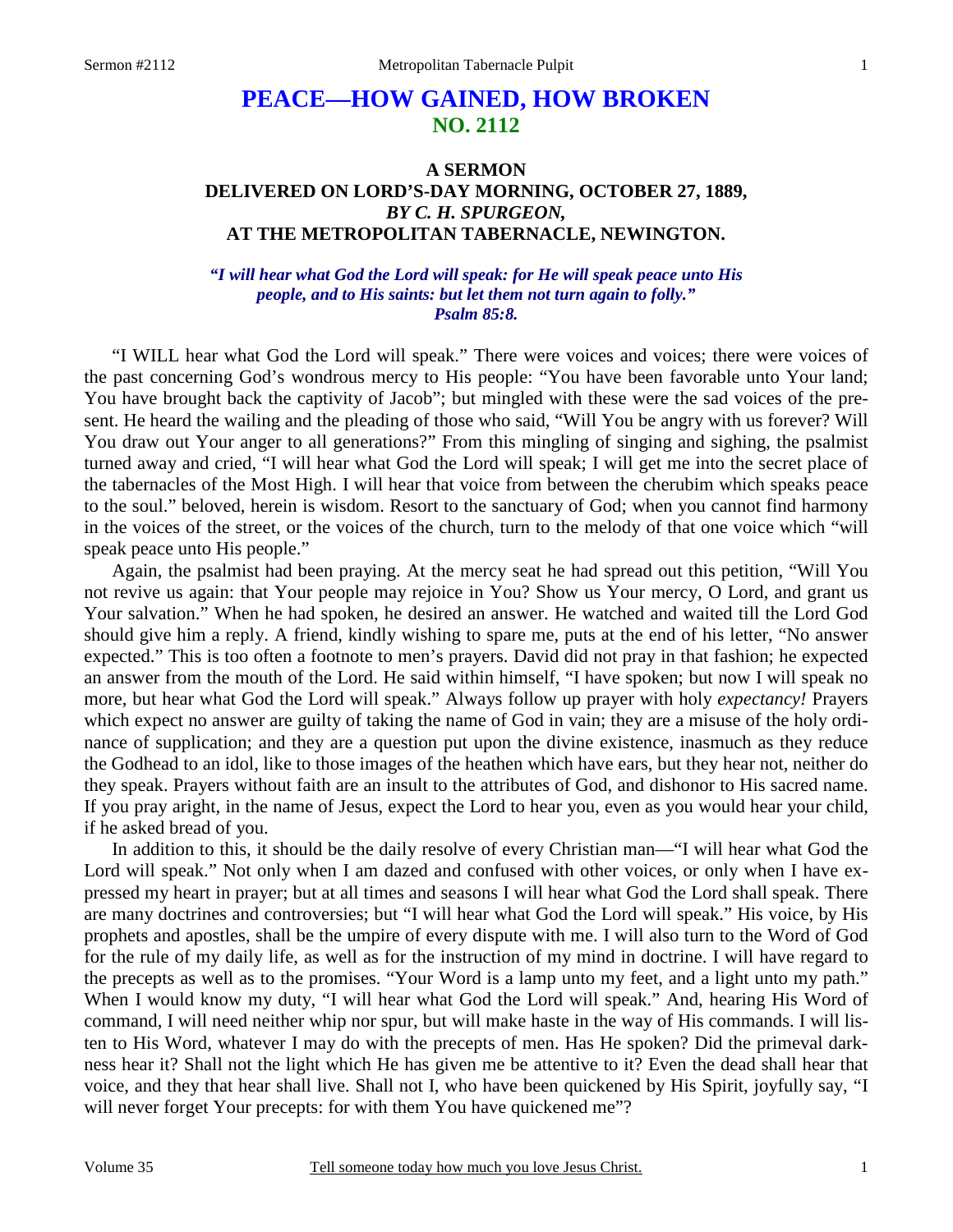Our Savior speaks of some who enter into life halt and maimed, and having one eye; but He does not speak of anybody entering into life without ears! We must *hear* the voice of God, for it is written, "hear and your soul shall live." Faith comes by hearing, and hearing by the Word of God. By ear-gate the Prince Emmanuel enters the town of Mansoul. Men are saved, not by what they touch, or see, or taste, or smell; but by what they hear. Oh, that we would all hear the voice of Christ with solemn attention! Our Lord says, "He that has ears to hear, let him hear." Be this our resolve—"I will hear what God the Lord will speak." Like young Samuel, let each one say, "Speak, Lord; for Your servant hears." There is one special reason given by the psalmist why the people of God should be most willing and eager to hear what God the Lord shall speak, and that is because, "He will speak peace unto His people, and to His saints." You, beloved, will hear nothing from the Lord but that which will calm your fears, and cheer your hearts; the Lord speaks no thunders against you; His tones are tenderness, His Words are mercy, His Spirit is love, His message is peace. I will hear what God the Lord will speak; for He will speak peace, and nothing else but peace unto His people. That is the subject for us to consider this morning. The Lord Jehovah gives peace to His holy ones.

First, what we know the Lord will speak; and, secondly, what we fear may hinder our enjoying the blessing which He speaks to us—"Let them not turn again to folly"—a notable word of warning, to which we shall do well to give heed.

**I.** First, let us consider WHAT WE KNOW THE LORD WILL SPEAK. "I will hear what God the Lord will speak; for He will speak peace."

The first point is, He speaks peace to a certain company—"to His people, and to His saints." Let us, then, ask ourselves, Has the Lord ever spoken peace to us, or will He do so? He will certainly do so if we have an ear to hear His voice; for God will not speak sweet words to those who turn to Him a deaf ear. He that will not hear the gospel of peace shall never know the peace of the gospel; if you will not hear the Holy Spirit when He warns you of your sins, neither shall you hear Him revealing peace through pardon; if you will not hear the Lord when He proposes to you reconciliation through the sacrifice of His dear Son; if you will not hear Him when He bids you repent and believe, and be washed in the blood of the Lamb, then He will never speak peace to your soul. There is no peace out of Christ, who is our peace. There is one Ambassador and one Mediator, and only one; there is one atonement by blood, and only one; there is one covenant of peace, and there can never be another. Reconciliation comes to men by Jesus Christ, and by no other gate; if you will not hear the Lord when He speaks concerning His dear Son, who is the propitiation for sins, He will never speak peace to your heart. Oh, for the ear which is opened to hear the Lord, for this is the sure mark of divine grace! Does not Jesus say, "My sheep hear My voice"?

Those to whom the Lord speaks peace are His people, and they acknowledge Him to be their God. Many men have no God; they would not like to be called atheists, but it practically comes to that; God is not in their thoughts, their plans, their actions, their business, their life. But there is peace to that man to whom God is the greatest fact of his existence. Happy is he who has God first and last and midst in all that he does. Look him through and through, and you will perceive that as the color tinges the stained glass, so does faith in God color all his life. God is with him in his loneliness, and among the multitude—God is above him to govern him, beneath him to uphold him—within him to quicken him. The man has a God to worship, a God to trust, a God to delight in; if God is everything to you, you are among His people, and He will speak peace unto you. That peace is always connected with *holiness,* for it is added, "and to His *saints."* His people and His saints are the same persons. Those who have a God know Him to be a holy God, and therefore they strive to be holy themselves. He that has no saintship about him will have no peace about him; if you live a blundering, careless, godless life, you will have much tossing to and fro, and many questionings of heart. "There is no peace," says my God, "unto the wicked"; but to His people, His saintly ones, His sanctified ones, the people who follow after righteousness—to these the Lord Himself will secure peace by His own word of mouth.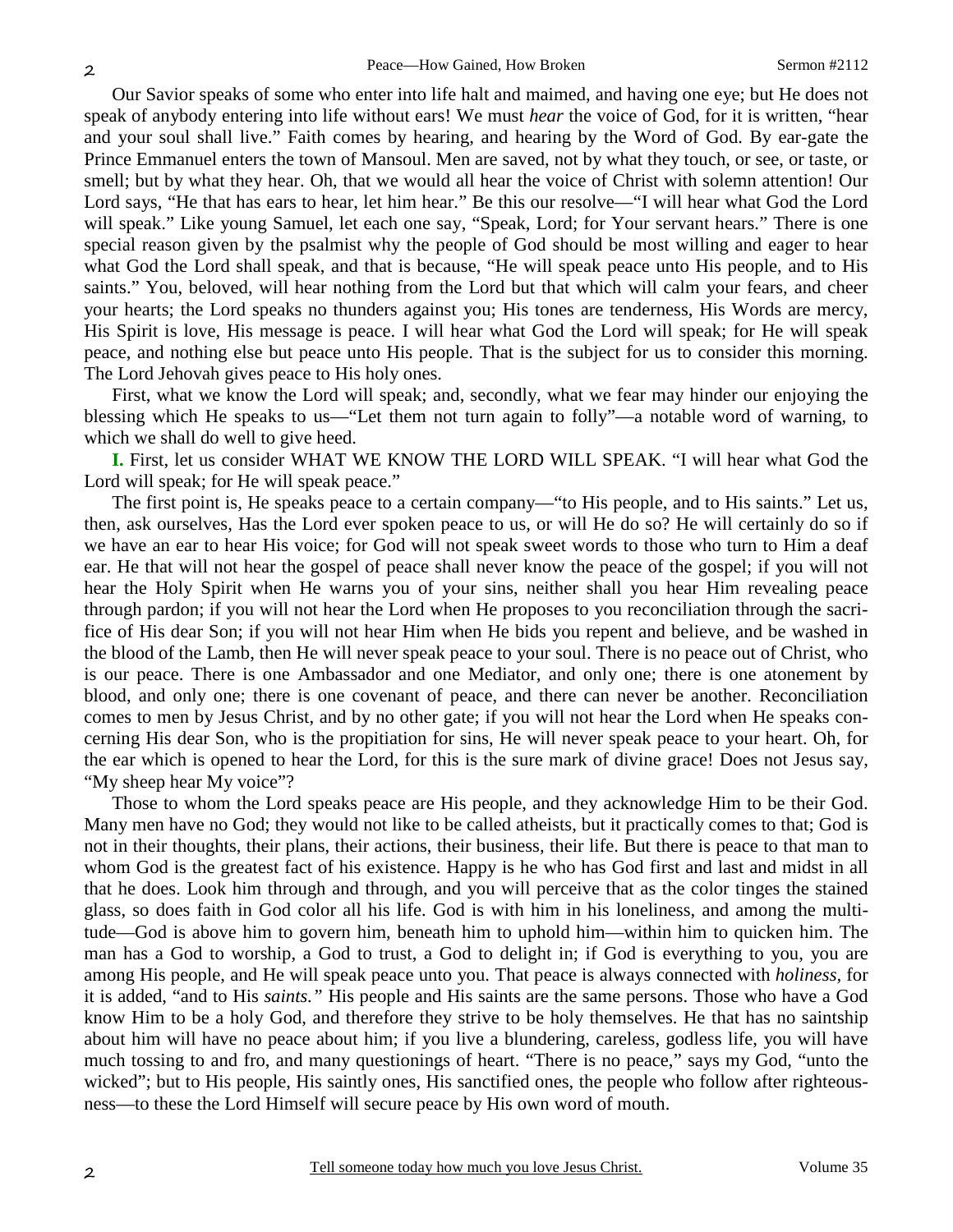Do I hear anyone saying, "Alas, I could not venture to be classified with saints"? Listen one minute—these people, though they are now God's people, and though they are now made saintly by His grace—were once given over to folly! How do I know this? Because the text says, "Let them not turn *again* to folly"—which shows that once they *did* follow after folly; once they followed sin with all their hearts—they knew not God, neither served Him; but they have been turned away from folly, sin and shame—a change, a conversion has taken place in them, by the grace of God! Therefore, dear hearer let not your past foolishness dismay you, if you would now come to God. Fool as you may have been, the Lord is turning you from folly; and if He brings you to be numbered among His people and His holy ones, He will speak peace to you.

I think I hear one say, "I have turned away from folly, but I feel that there is in my heart a tendency to return to it!" I know it. I, too, have felt the old Adam pulling at my sleeve, to draw me back to the old way, if possible. So it was with these people, or else the Lord would not have needed to say, "Let them not turn *again* to folly." They were His people, they were His saints, too—and He spoke peace to them; but the old nature lurked within, and made the heart in danger of turning again to folly. If you find the old leaven working within you, fermenting unto evil, and making you feel sick at heart to think that you should be so base, then bow low at your Savior's feet, and cry to Him in the language of the publican, "God be merciful to me a sinner." Yet remember, even if it is so with you, nevertheless you may be numbered with the Lord's people, of whom He has said that He will speak peace unto them; but if you have no horror of sin; if you have no conflict with evil; if you have no longing for righteousness, and no ear for the voice of the Lord, then God will not speak peace to you; but one of these days He will speak thunderbolts, and accent His words with flames of fire—and this shall be the tenor of His speech— "Depart, you cursed, into everlasting fire, prepared for the devil and his angels." May you never hear that voice of wrath, but may peace be spoken into your soul.

But now, dear friends, I notice here that the peace which is to be desired is peace which God speaks—and all other peace is evil. The question is sometimes put—"We see bad men enjoy peace, and we see good men who have but little peace." That is one of the mysteries of life; but it is not a very difficult one as to its first part. Why do bad men enjoy a kind of peace? I answer—sometimes their peace arises from sheer carelessness. They will not think, reflect, or consider; they do not intend to look about them, or before them; for "they count it one of the wisest things to drive dull care away." They go through the world like blind men, they are on the verge of a precipice, and they do not know their danger, or wish to know it. They will go over the edge of the cliff, and be broken to pieces; but they have hardened their necks, and if you warn them, they will hate you for it. These are your men that fill high the bowl, and chase the flying hours with glowing feet; they live right merrily. Like the men of the old world, they marry and are given in marriage, they drink and are drunk—till the flood comes and there is no escape!

Many are quiet in conscience because of worldliness. They are too much occupied to give fair attention to the affairs of their souls; they are taken up with business; they are at it from morning to night shutters up and shutters down! They can find time for nothing but counting their money, or shifting their stock. Adam was lost in the Garden of Eden; but these men are lost in their shops, lost in their warehouses, lost in their ships, lost in their farms, lost in the market. They give no thought to the world to come, because *this* world engrosses them! From this kind of peace may we be delivered!

Some have a brawny conscience—I mean a conscience hard, callous, and rough—you cannot make it feel. A healthy conscience is tender as a raw wound which fears a touch; but some men's consciences are covered with a thick skin, and are devoid of feeling. Certain sinners have a conscience seared as with a hot iron, and this brings with it that horrible peace which is the preface of eternal damnation.

Around us are persons who have a peace which Satan preserves. "When a strong man armed keeps his house, his goods are in peace." When Satan is in full possession of a man, then no disturbing thoughts come in, and the sinful heart is well content. "They are not in trouble as other men; neither are they plagued like other men." They may even die at peace, for the psalmist complains, "there are no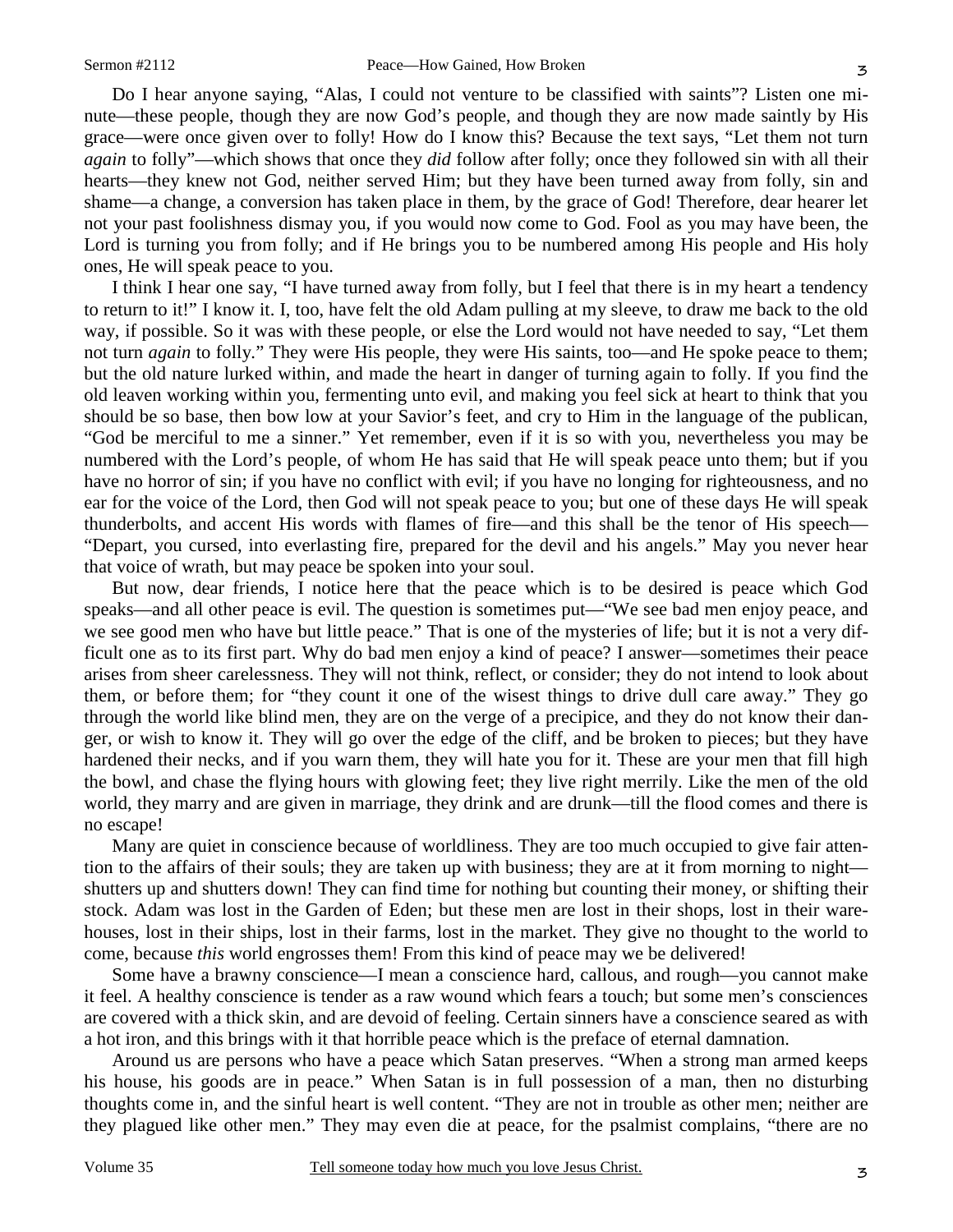bands in their death: but their strength is firm." Satan has filled them with "a strong delusion to believe a lie," and so in peace they perish. They go willingly to destruction, like sheep to the slaughter.

And some have a peace of sullenness—an awful peace of despair, in which the man steels himself against that which he calls his fate. A man says, "I know I am to be lost; I have sinned myself beyond all hope of mercy; and why should I trouble myself further?" Like a condemned criminal, who hears the hammers fitting up the scaffold, and gives himself up to silent despair, he feels, "I am doomed—it is all over with me." O my friend, it is not so! This is a lie of Satan's own invention! While you live, there is hope! While you are yet in the land where Christ is preached, you may come to Him, and live; but deadness, sullenness, and obstinacy are your worst enemies. Waters of enmity to God often run silently because they are so deep; the man has a settled enmity against God, and this makes him set his teeth, and defy the Almighty in grim determination to perish. God save you from this! May you be driven out of every peace except that peace which comes from God! To that I now come.

God alone can speak true peace to the soul. When once a soul begins to feel its sinfulness, and to tremble at the wrath to come, none but God can speak peace to it. Ministers cannot. I have often failed, when I have desired to bring comfort to troubled hearts. Books cannot do it, not even the most wise and gracious of them. The Bible itself cannot do it, apart from the Spirit of God. The ordinances of God's house, whether they are baptism, or the Lord's Supper, or prayer, or preaching—none of these can bring peace to a heart apart from the still small voice of the Lord! I pray that none of you may rest in anything short of a divine assurance of salvation. See how the waves are tossing themselves on high! Hark to the howling of the wind! Rise, Peter, and bid the waves be quiet! Awake, John, and pour oil upon the waves! Ah, sirs, the apostles will themselves sink unless a greater than they shall interpose. Only He who lay asleep near the tiller could say, "Peace, be still!" May He say that to everyone here who is troubled about his sins! The voice of the blood of Jesus speaks—"The peace of God, which passes all understanding." We read that on the storm-tossed lake, "There was a great calm." How great is the quiet of a soul which has seen and felt the power of the atoning sacrifice!

I have told you that only God can speak this peace. Let me remind you that He can give you that peace by *speaking* it. One word from the Lord is the quietus of all trouble. No deed is needed, only a word! Peace has not now to be made—the making of peace was finished more than eighteen hundred years ago on yonder cross. The Lord Jesus, who is our peace, went up to the tree bearing our iniquities, and thus removed the dread cause of the great warfare between God and man; there He ended the quarrel of the covenant. Listen to these words, "The chastisement of our peace was upon Him." He made peace by the blood of His cross. Through His death, being justified by faith, we have peace with God. "It is finished." Righteousness and peace have kissed each other. Now is the way paved for man to come back to God by reconciliation through sacrifice; there is no more blood to be shed, nor sacrifice to be offered—peace is finally made, and it only remains for the Lord God to speak it to the conscience and heart by the Holy Spirit. Yet think not that for God to speak is a little thing. His voice is omnipotence in motion. He spoke the universe out of nothing—He spoke light out of darkness. Where the word of our King is, there is power. He speaks, and it is done; if He speaks peace who can cause trouble? In Jesus Christ there is divine peace for the guilty soul. "Come unto Me," says He, "all you that labor and are heavy laden, and I will give you rest." From a tempest of distress to perfect peace—a word from the God of peace can lift us in an instant.

Sooner or later the Lord will speak peace to His own. How blessed are the shalls and wills of the Lord God!—"He *will* speak peace unto His people." Doubt it not. He WILL. He WILL. Some of you have lost your peace for a while. Yet, if you are believers, "He will speak peace unto His people." You have come to Christ, and trust Him, but you do not enjoy such peace as you desire. "He will speak peace unto His people." There may be a time of battling and of struggling, the noise of war may disturb the camp for months—but in the end—"He will speak peace unto His people." I have seen some of the Lord's true people terribly harassed year after year. One for a very long time was in the dark—wrecked on a barbarous coast, and neither sun nor moon appearing. I do not excuse him for some of his de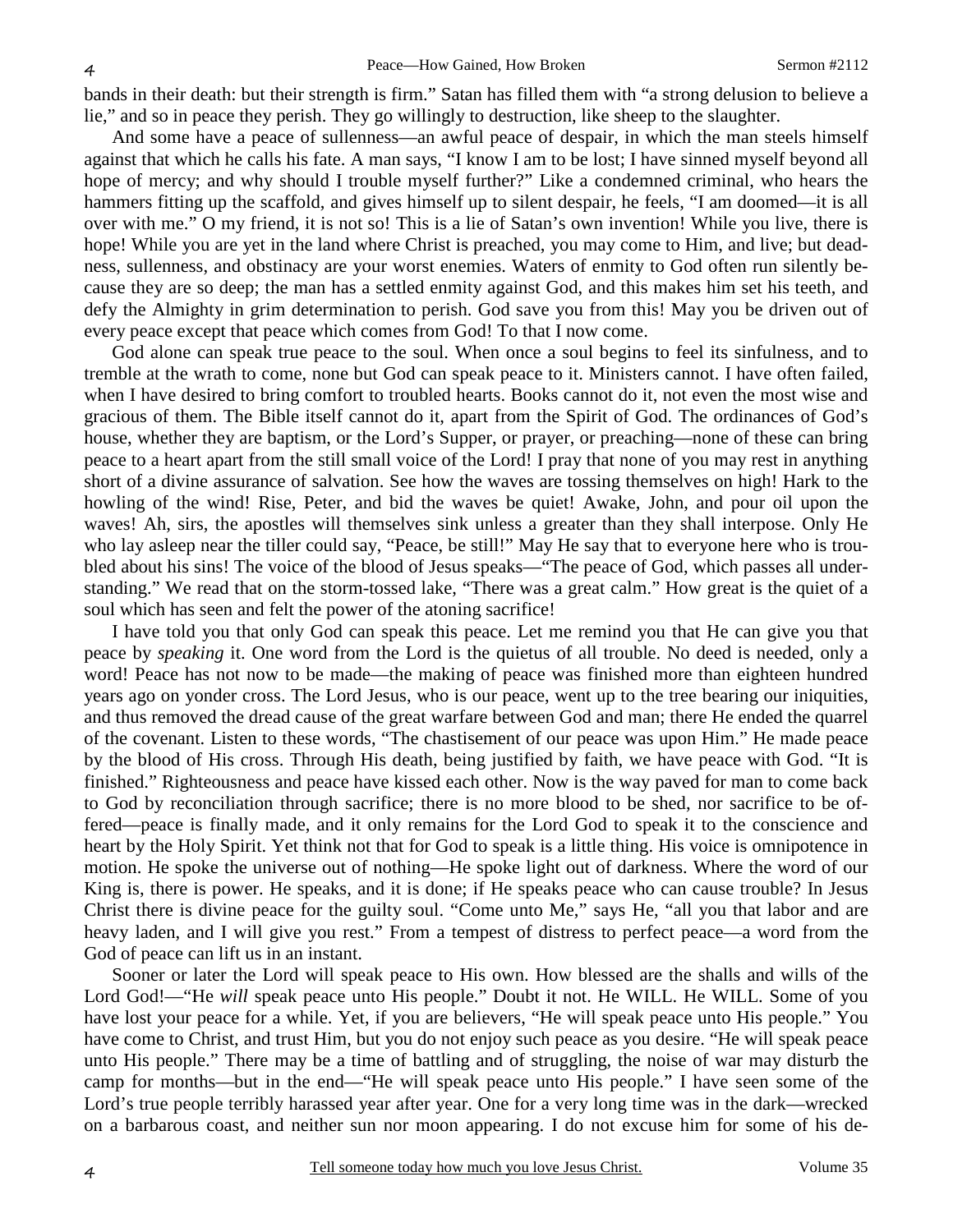spondency. There was a fault, undoubtedly, and there may also have been weakness of the brain; but he was a true child of God, and at length he came out into the light, and wrote a book which has cheered many. If peace comes not before, yet, "Mark the perfect man and behold the upright: for the end of that man is peace." The Lord will not put His child to bed in the dark—He will light his candle before he sleeps the sleep of death. Sickness of body, and weakness of mind, or some other cause, may be a terrible kill-joy; but in the end, "The Lord will speak peace unto His people." He cannot finally leave a soul that trusts in Him; no believer shall die of despair! You may sink very low—but underneath are the everlasting arms, and these will bring you up again. Many women of a sorrowful spirit have a hard time of it, but yet the Lord has set a day in which He will give beauty for ashes. O captive daughter, your chains last not forever! Hold on to your hope—the night is very dark, but the morning will surely come—for as God is light, so shall His children be.

Beloved, when the Lord does speak peace to His people, what a peace it is! It is sound and safe. You may have as much of it as you will and suffer no harm. The peace of God is never presumptuous. It is a holy peace; and the more you have of it, the more you will strive to be like your Lord and Master, Jesus Christ. It is a peace which rules the heart and mind, and not merely the face and the tongue; it is a peace that will rise superior to circumstances. You may be very poor, but you shall find an inward wealth of contentment; you may be lonely, but communion with God will bring you company; you may be very sick in body, but peace of soul enables a man to bear pain without complaining. There may even be a measure of depression of spirit about you, and yet an inward peace will enable you to reason with yourself, and say, "Why are you cast down, O my soul? And why are you disquieted in me?" If God gives you peace, the devil cannot take it away; if God breathes peace into your soul, the roughest winds of earth or hell cannot blow that peace from you. They that have enjoyed this peace will tell you that it is the dawn of heaven. They that walk in the light of God's countenance, at this moment, are as the courtiers of a king, and for them there is a paradise restored. Perfect peace brings a joy of which no tongue can fully tell. There is no war above—Father, Son, and Holy Spirit are all reconciled to us; there is no war within—conscience is cleansed, and the heart relieved. There is no fear even of the arch-enemy below. He may grind his teeth at us, but he cannot destroy us. Even the world of nature is at peace with us; "For you shall be in league with the stones of the field: and the beasts of the field shall be at peace with you." "All things work together for good to them that love God; to them who are the called according to His purpose." A deep peace, a high peace, a broad peace, an endless peace is ours! "Who shall lay anything to the charge of God's elect? It is God that justifies. Who is he that condemns? It is Christ that died, yes, rather, that is risen again, who is even at the right hand of God, who also makes intercession for us." "Therefore being justified by faith, we have," in the most emphatic and unlimited sense, "peace with God through our Lord Jesus Christ." Beloved friends, do not be satisfied without the constant possession of unbroken peace! You may have it; you *ought* to have it; it will make you greater than princes, and richer than misers! This peace will shoe your feet for ways of obedience or suffering. "May the peace of God keep your hearts and minds through Christ Jesus!"

**II.** Now we must come down from our elevation, to talk about a more humbling theme, WHAT WE FEAR MAY MAR THIS BLESSING OF PEACE. "He will speak peace unto His people, and to His saints: but let them not turn again to folly."

The grounds of a believer's peace are always the same, but a believer's enjoyment of that peace varies very greatly. I always have a right to the divine inheritance, but I do not always enjoy the fruits of that inheritance. Peace may be broken with the Christian, through great trouble, if his faith is not very strong. It need not be so; for some of those who have had the greatest fight of affliction have had the sweetest peace in Christ Jesus. Peace may be broken through some forms of disease which prey upon the mind as well as the body; and when the mind grows weak and depressed from what are physical causes rather than spiritual ones, the infirmity of the flesh is apt to crush spiritual peace. Yet it is not always so; for sometimes, when heart and flesh have failed, God has yet been the strength of our heart, as He is our portion forever. Inward conflict, too, may disturb our enjoyment of peace. When a man is struggling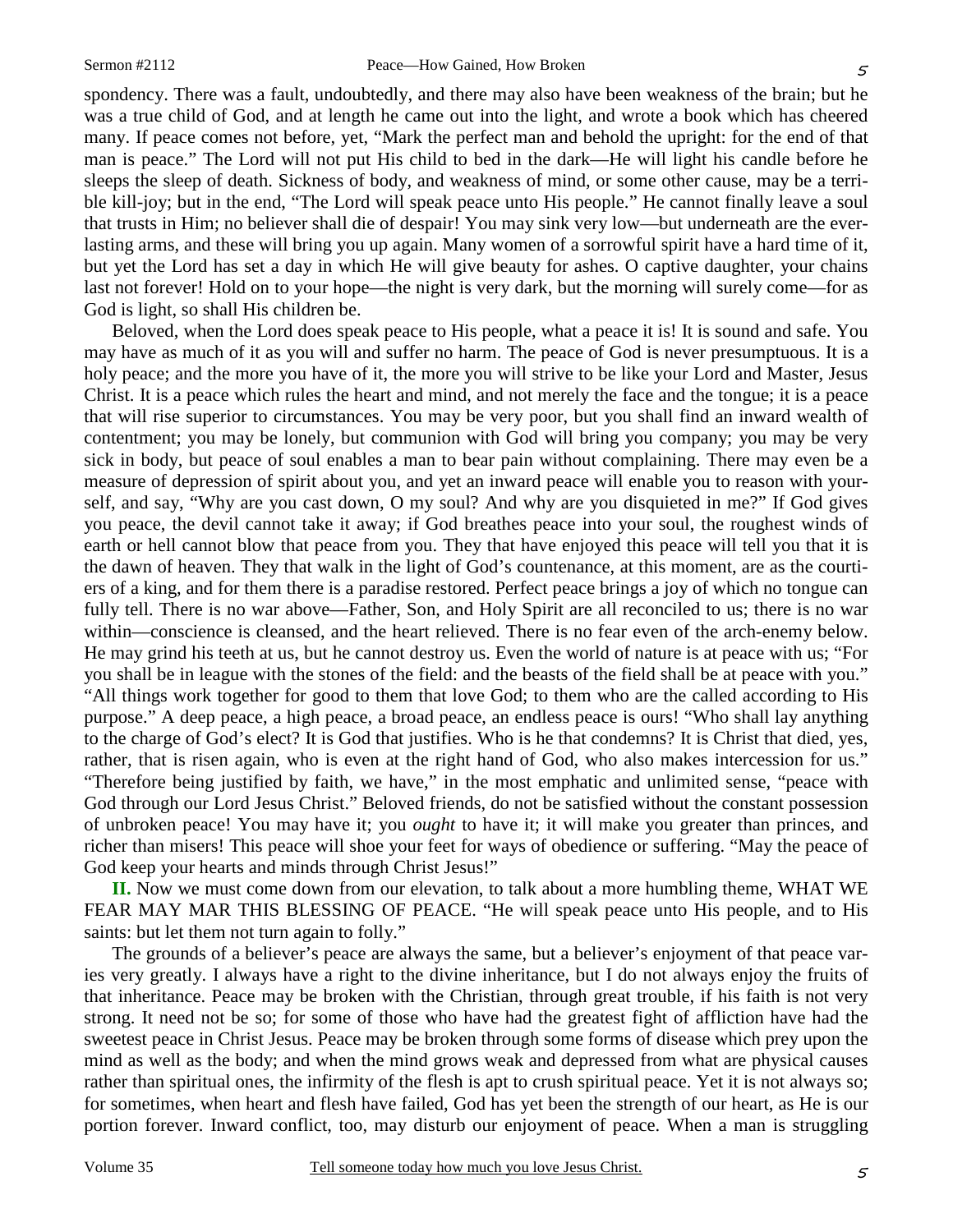hard against a sin, when some old habit has to be hung up before the Lord, when corruption grows exceedingly strong and vigorous—as at seasons it may do—the believer may not enjoy peace as he would wish. And yet I have known warring times when the fight within has not diminished my peace. "How so?" you may ask. I have found peace in the very fact that I was fighting! I have seen clearly that if I were not a child of God, I should not struggle against sin! The very fact that I contend against sin, as against my deadliest foe, proves that I am not under the dominion of sin; and that fact brings to my soul a measure of peace. Satan, too—oh, it is hard to have peace under his attacks! He has a way of beating his drum of hell at a rate which will let no believer rest. He can inject the most profane thoughts. He can flutter us, and worry us by making us think that we are the authors of the thoughts which he fathers upon us—which are his, and not ours. It is a very glorious thing, then, to be able to say, "Rejoice not over me, O mine enemy; though I fall, yet shall I rise again."

When the Lord hides His face, as He may do as the result of grave offense that we have given Him, ah, *then* we cannot have peace! Peace runs out at low ebb when we are under withdrawals; and then we cry, "Oh, that I knew where I might find Him, that I might come even to His feet!" We can never rest till we again behold the smiles of His face, and take our place among His children.

But, after all, the chief reason why a Christian loses his peace is because he "turns again to folly." What kind of folly? Folly is sin, and error, and everything contrary to divine wisdom. I will briefly show you a few of the different shapes of this folly.

There is the folly of hasty judgment. Have you ever judged without knowing, and considering all the surroundings of the case? Have you not come to a wrong conclusion, when you have ventured to judge the dealings of God with you? You have said, "This cannot be wise, this cannot be right—at any rate, this cannot be a fruit of love." But you have found out afterwards that you were quite mistaken, that your severest trial was sent in very faithfulness. Your rash judgment was most evidently folly; sand if you turn again to such folly in your next season of sorrow, you will certainly lose your peace. What? Will you measure the infinite wisdom of God by the rule of your short-sighted policy? Are eternal purposes to be judged of according to the ticking of the clock? There can be no peace when we assume the throne of judgment, and dare accuse our Sovereign of unkindness or mistakes—

#### *"Judge not the Lord by feeble sense, But trust Him for His grace."*

Consider things in the long run when you would estimate the ways of God. Behold, He dwells in eternity, and His measures are only to be seen in the light of the endless future! Oh, that we could either judge the Lord's ways upon eternal principles, or leave off judging altogether! My soul, be as a little child before the Lord, and you will find peace!

Another kind of folly is of like order—it is repining and quarrelling with the Most High. Some are never pleased with God—how can He be pleased with them? There can be no use in contending with our Maker; for what are we as compared with Him? Let the grass contend with the scythe, or the tow fight with the flame; but let not man contend with God. Besides, who are you? "Who are you, O man that replies against God?" It is true you may be, like Job, terribly smitten, and brought very low, and you cannot understand the why and the wherefore of it; but I pray you bow your head in sweet submission, for your heavenly Father must be doing the best possible thing for you. Kick not against the pricks. When the ox, newly yoked to the plow, kicks against the goad, what is the result? It drives the goad into its own flank; it would not have been so hurt had it not defied the driver. "It is hard for you to kick against the pricks." No man, by quarrelling with God, can gain any advantage, for the right is on God's side, and eternal principles establish His government. When the boat wars with the rock, we know which will suffer. Yield, O my brothers and sisters, yield to the Lord of love! Your hope can only climb on bended knee—your peace can only return with bowed head; for to proud rebellion there is no peace, since it is folly of the grossest kind.

Another kind of folly to which men often turn is that of doubt and distrust. What peace you have had has come by faith; and when faith departs, peace goes, also. To doubt the Lord is folly. Even the least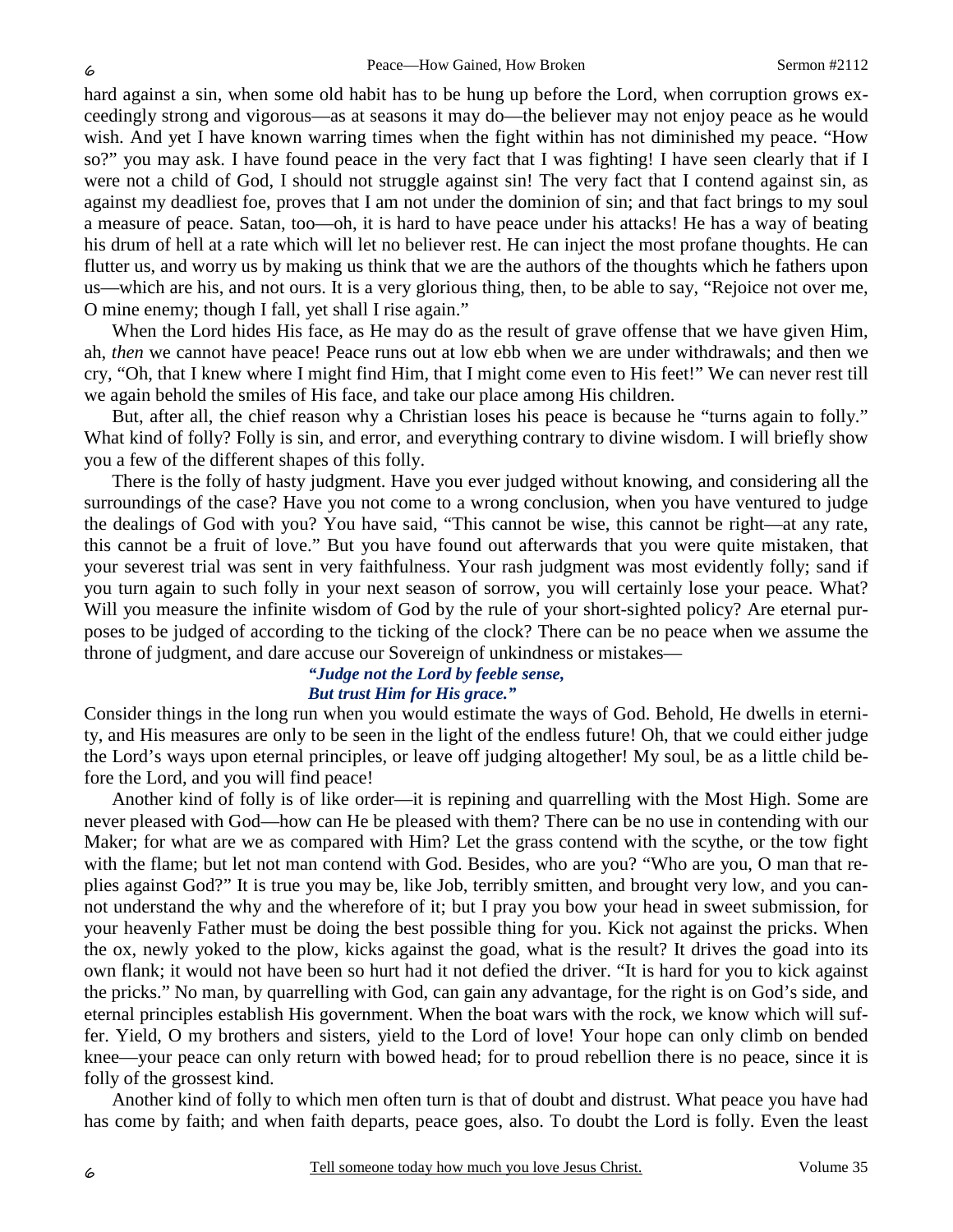degree of it is folly of the worst order. When you said, "God is true, and I will trust Him," then your peace was like a river. Hope in Christ and in nothing else but Christ; for when your expectation is in the Lord alone, then will your peace be like a river.

Some lose their peace by turning again to the folly of intellectual speculation. Some of our friends, who once walked in the light, as God is in the light, and were as happy as all the birds of the air, have now lost their joy; and all because they have read a pernicious book, which started for them a whole host of difficulties of which they never dreamed before! Would you like me to answer those difficulties? Suppose I took the trouble to do so, and succeeded, what would happen? You would read another book tomorrow, and come to me with another set of doubts; and if we were to slay all these, you would simply invite another band of invaders to land on the shores of your mind. Therefore I decline to begin the endless task. At Mentone, the trouble of some of our friends is to catch the mosquitoes, which worry them; but there is little or no use in it; for if you catch a dozen of these little pests, twenty-four will come to the funeral! It is just the same with these intellectual difficulties. You may, by overcoming some of them, make room for more of a worse kind. No fact, however certain, is beyond a critic's questioning. I have done with the whole band of quibblers. People say, "Have you seen the new book? It is terribly unsettling." It will not unsettle me—first, because I know what I know; and secondly, because I do not care one atom what the unbeliever has to say. I care, indeed, so little, that I am not curious even to know what his craze may happen to be. "I know whom I have believed." I am going no further than that which the Holy Spirit has taught me through the infallible Word of God. What is more, I am not going to waste my time by reading what every doubter may please to write; I have had enough of these poisonous drugs, and will have no more! Does anyone say, "We ought to read everything"? No! No! If I go out to dinner, and there should happen to come to table a steak that is far gone, I let it alone. When the knife goes into it, the perfume betrays it, and I do not pass my plate up for a portion. Others may carve slices from the carrion of unbelief; but having long eaten sweet gospel food, I cannot bring my soul to feed on that which is unholy and only fit for dogs! That which denies Scripture, and dishonors the blood of the Lord Jesus is more fit for burning than reading! If you have once been staggered by modern thought, do not turn again to that folly; be not like silly people, who seem to fall down in the mud for the sake of being washed. Why desire to be befogged, and bewildered for the sake of getting set in the right way after long straying? Stick to the Scriptures; when you have read so much of your Bibles that there is nothing more in them, and then you may devote your time and study to some other book; but for the present keep to the Book whose author is the All-Wise Jehovah. Between the covers of this Book you shall find all wisdom—and I pray you turn not again to the folly which opposes the infallible, and censures the perfect. God grant us divine grace to maintain our peace by never turning again to the folly of human wisdom!

But the worst form of folly is sin. Scripture continually calls sinners fools, and so they are. What a touching pleading there is about this use of language! "God will speak peace unto His people; but let them not turn again to folly." As much as to say, "To turn aside will not only grieve Me, but it will harm you; sin is not only fault, but folly. It will be to your own injury as well as to My displeasure." Dear child of God, are you out in the storm just now? Have you no rest? Let me whisper in your ear. Is there not a cause? Somebody on board your vessel has brought this storm upon you. Where is he? He is not among the regular sailors that work the ship; he is neither captain nor mate; but he is a stranger. Down under the hatches lies a man named Jonah—is he the cause of the tempest? "No," you say, "he is a good fellow, for he paid his fare." This makes me feel all the more suspicious; he is the cause of the mischief; you will never get peace until the Jonah of sin is overboard! Cast him into the sea, and it will be calm. Many a child of God harbors a traitor, and hardly knows that he is doing so; and the Lord is at war with him because of the harbored rebel. When Joab pursued Sheba, the son of Bichri, he came to the city of Abel, where Sheba had taken shelter. A wise woman came to him out of the city, and pleaded for the people. Joab explained to her that he warred not with the city but with the rebel; and he added, "Deliver him only, and I will depart from the city." Then they cut off the head of Sheba, and cast it out to Joab,